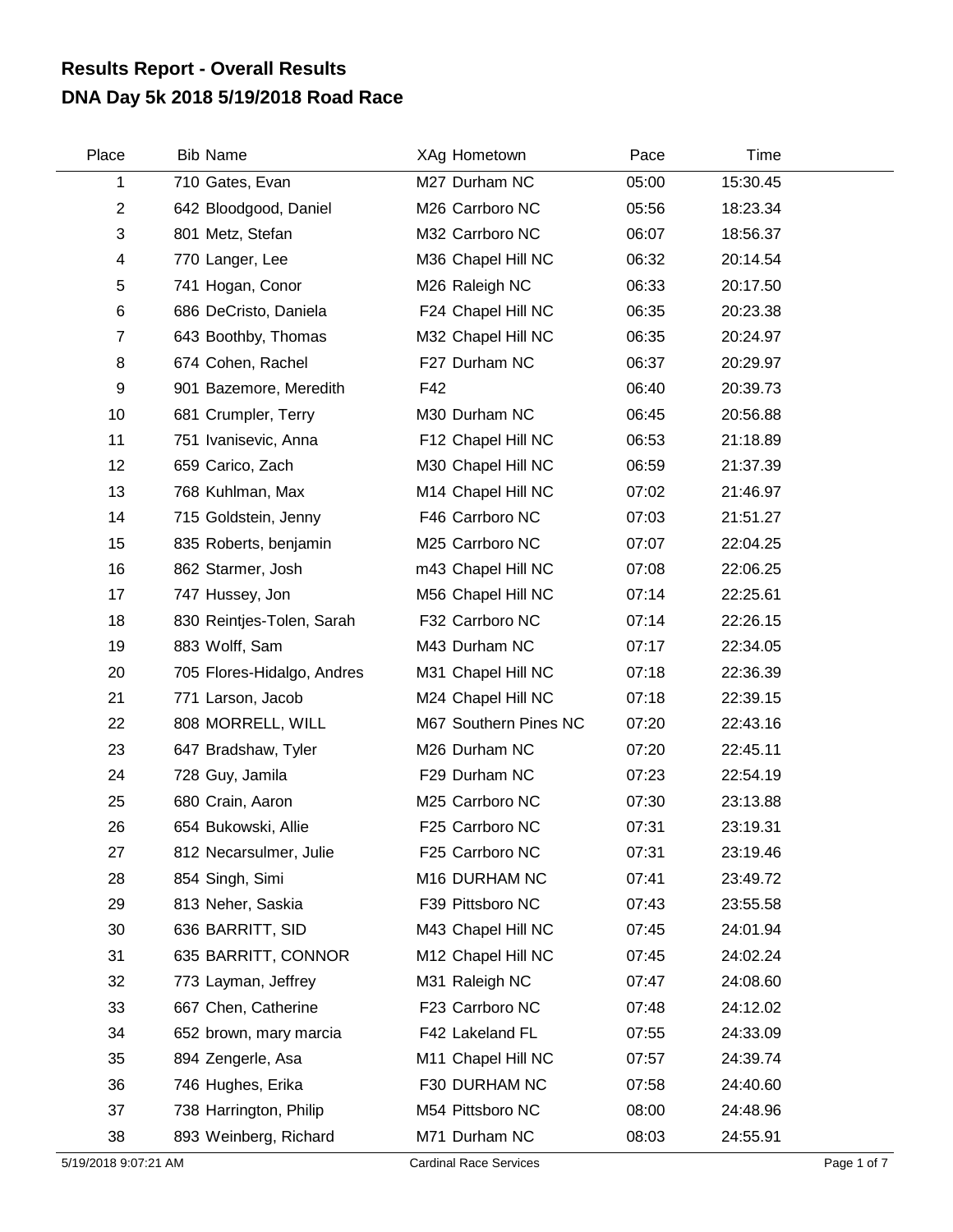| Place | <b>Bib Name</b>            | XAg Hometown        | Pace  | Time     |  |
|-------|----------------------------|---------------------|-------|----------|--|
| 39    | 817 Park, Rodney           | M23 Chapel Hill NC  | 08:04 | 24:59.49 |  |
| 40    | 727 Gutgsell, Aspen        | F26 Carrboro NC     | 08:07 | 25:09.16 |  |
| 41    | 633 Barger, Jeffrey        | M52 Hillsborough NC | 08:07 | 25:10.51 |  |
| 42    | 679 Council, Olivia        | F27 Cary NC         | 08:08 | 25:12.60 |  |
| 43    | 662 Chan, Andy             | M26 Carrboro NC     | 08:10 | 25:18.22 |  |
| 44    | 713 Gilchrist, Christopher | M46 Durham NC       | 08:10 | 25:19.20 |  |
| 45    | 723 Groves, Emily          | F33 Durham NC       | 08:10 | 25:19.50 |  |
| 46    | 750 Ivanisevic, Albena     | F43 Chapel Hill NC  | 08:13 | 25:28.95 |  |
| 47    | 903 Tarter, Isaac          | M <sub>8</sub>      | 08:14 | 25:30.89 |  |
| 48    | 718 Goudy, Odessa          | F22 Chapel Hill NC  | 08:15 | 25:33.03 |  |
| 49    | 904 Glover, Adrian         | M28                 | 08:15 | 25:34.98 |  |
| 50    | 837 Rothenberg, Katheryn   | F27 DURHAM NC       | 08:15 | 25:35.78 |  |
| 51    | 722 Groves, Calvin         | M34 Durham NC       | 08:16 | 25:38.42 |  |
| 52    | 767 Kuhlman, Elizabeth     | F17 Chapel Hill NC  | 08:18 | 25:43.72 |  |
| 53    | 847 Severance, Tod         | M48 DURHAM NC       | 08:20 | 25:48.90 |  |
| 54    | 703 Finkle, Eleanor        | F12 Durham NC       | 08:20 | 25:50.60 |  |
| 55    | 778 Leighton, Gage         | M24 Chapel Hill NC  | 08:21 | 25:53.26 |  |
| 56    | 693 Edwards, Reginald      | M23 Chapel Hill NC  | 08:23 | 26:00.09 |  |
| 57    | 758 Kennison, Brian        | M26 Cameron NC      | 08:24 | 26:02.25 |  |
| 58    | 744 Huang, Po-Hao          | M29 Carrboro NC     | 08:24 | 26:03.66 |  |
| 59    | 855 Skinner, Kasey         | F23 Chapel Hill NC  | 08:25 | 26:05.92 |  |
| 60    | 816 Opland, Carli          | F25 Chapel Hill NC  | 08:27 | 26:11.66 |  |
| 61    | 626 Alston, Meggan         | F25 Carrboro NC     | 08:29 | 26:16.99 |  |
| 62    | 876 Weir, William          | M27 Chapel Hill NC  | 08:31 | 26:24.08 |  |
| 63    | 902 Tarter, Maya           | F11                 | 08:31 | 26:24.72 |  |
| 64    | 905 Bates, Brad            | M59                 | 08:32 | 26:26.12 |  |
| 65    | 828 Reddy, Daya            | M45 Apex NC         | 08:34 | 26:33.76 |  |
| 66    | 742 Howland, Richard       | M22 CARY NC         | 08:35 | 26:35.44 |  |
| 67    | 833 Risk, Brian            | M42 Durham NC       | 08:37 | 26:42.28 |  |
| 68    | 891 Milko, James           | M35 DURHAM NC       | 08:38 | 26:45.38 |  |
| 69    | 719 Graham, Stephen        | M26 Chapel Hill NC  | 08:39 | 26:50.39 |  |
| 70    | 685 Dardis, Gabrielle      | F22 Chapel Hill NC  | 08:40 | 26:51.24 |  |
| 71    | 649 Breito, Nathan         | M36 Durham NC       | 08:40 | 26:52.15 |  |
| 72    | 769 Kuhlman, Tracy         | F46 Chapel Hill NC  | 08:45 | 27:07.28 |  |
| 73    | 772 Lavrich, Katelyn       | F26 Chapel Hill NC  | 08:46 | 27:11.88 |  |
| 74    | 791 Marvin, Christina      | F27 Durham NC       | 08:48 | 27:17.54 |  |
| 75    | 732 Hamlett, Austin        | M24 Milton NC       | 08:49 | 27:21.13 |  |
| 76    | 790 Marshall, Jordan       | M31                 | 08:49 | 27:21.29 |  |
| 77    | 795 McDermott, Katie       | F32 Hillsborough NC | 08:51 | 27:26.08 |  |
| 78    | 798 McLamb, Marcy          | F23 Carrboro NC     | 08:55 | 27:38.65 |  |
| 79    | 824 Porter, Warren         | M48 Chapel Hill NC  | 08:56 | 27:40.48 |  |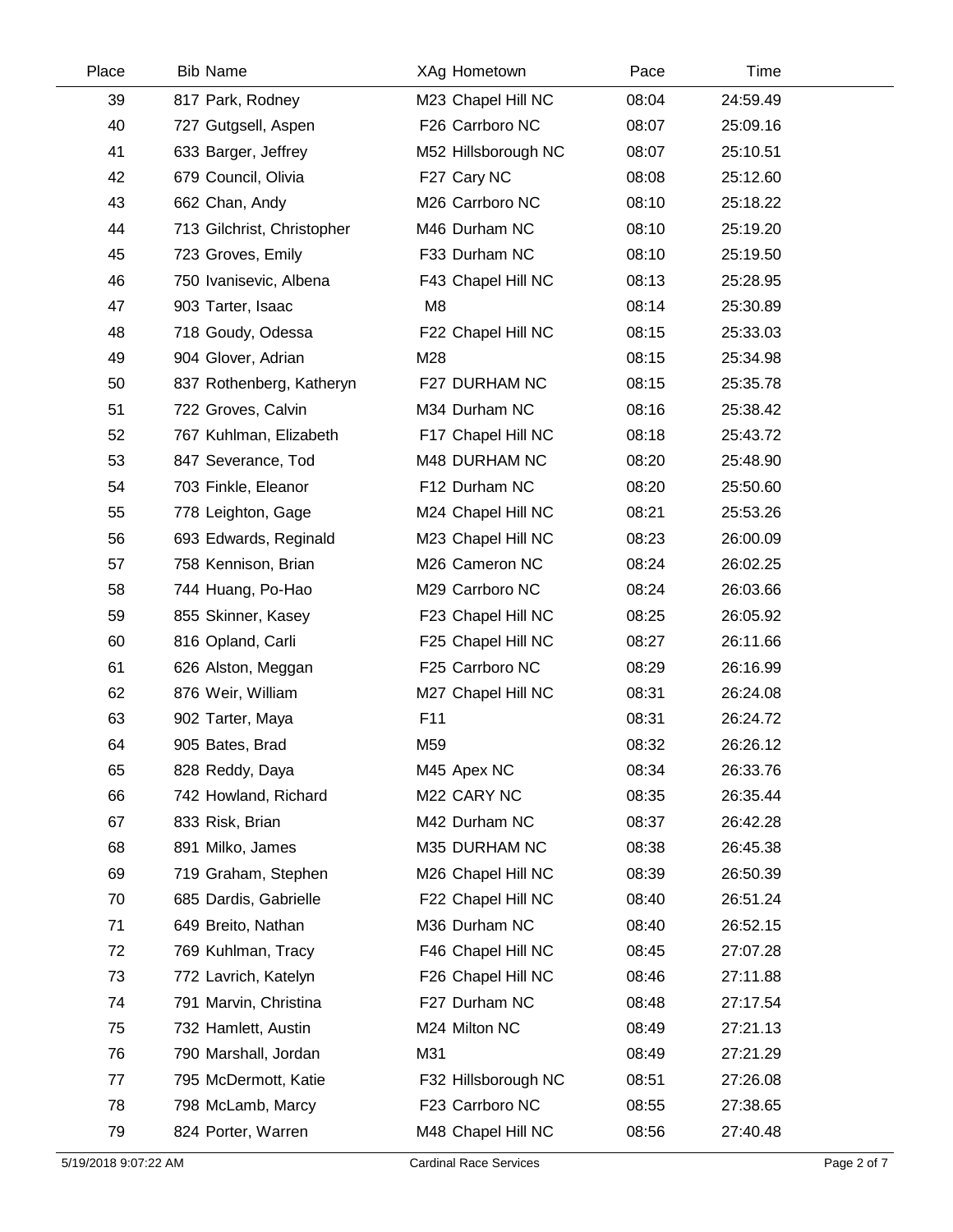| Place | <b>Bib Name</b>             | XAg Hometown       | Pace  | Time     |  |
|-------|-----------------------------|--------------------|-------|----------|--|
| 80    | 690 Drucker, Caroline       | F29 Durham NC      | 08:57 | 27:43.91 |  |
| 81    | 868 Tsihlis, Nick           | M40 Carrboro NC    | 09:01 | 27:58.41 |  |
| 82    | 638 Bastian, Kevin          | M33 Chapel Hill NC | 09:05 | 28:09.42 |  |
| 83    | 708 Fortino, Brayden        | M31 Chapel Hill NC | 09:06 | 28:12.52 |  |
| 84    | 806 Monkiewicz, Caroline    | F23 Chapel Hill NC | 09:07 | 28:16.62 |  |
| 85    | 670 Chtcheprov, Kelly       | F26 Durham NC      | 09:09 | 28:20.58 |  |
| 86    | 759 Kennison, Kate          | F24 Cameron NC     | 09:09 | 28:21.85 |  |
| 87    | 861 Springer, Deborah       | F44 Durham NC      | 09:09 | 28:23.04 |  |
| 88    | 663 Chao, Hui Xiao (Sherry) | F29 Carrboro NC    | 09:10 | 28:23.88 |  |
| 89    | 757 Kelley, Alexia          | F41 Chapel Hill NC | 09:11 | 28:29.54 |  |
| 90    | 865 Tanke, Natalie          | F22 Carrboro NC    | 09:13 | 28:33.01 |  |
| 91    | 694 Eichelberger, Kara      | F27 Carrboro NC    | 09:13 | 28:34.57 |  |
| 92    | 687 Delosh, James           | M30 Chapel Hill NC | 09:13 | 28:34.99 |  |
| 93    | 845 Sepulveda, Vicky        | F37 Durham NC      | 09:14 | 28:37.49 |  |
| 94    | 764 Kolupaev, Oleg          | M37 Chapel Hill NC | 09:14 | 28:38.61 |  |
| 95    | 851 Shurgin, Amanda         | F43 DURHAM NC      | 09:16 | 28:43.19 |  |
| 96    | 651 Brotman, Sarah          | F23 Chapel Hill NC | 09:20 | 28:57.08 |  |
| 97    | 853 Singh, Asher            | M14 DURHAM NC      | 09:22 | 29:03.14 |  |
| 98    | 640 Bevill, Joshua          | M31 Chapel Hill NC | 09:26 | 29:14.05 |  |
| 99    | 794 McCormick, Laura        | F24 Chapel Hill NC | 09:29 | 29:24.29 |  |
| 100   | 763 Koerner, Cari           | F22 Carrboro NC    | 09:30 | 29:27.71 |  |
| 101   | 660 Catavero, Christina     | F25 Durham NC      | 09:31 | 29:29.91 |  |
| 102   | 776 Leahy, Yvette           | F30 Durham NC      | 09:32 | 29:32.71 |  |
| 103   | 858 Speer, Shannon          | F23 Chapel Hill NC | 09:33 | 29:36.13 |  |
| 104   | 726 Gupton, Stephanie       | F39 Chapel Hill NC | 09:35 | 29:41.39 |  |
| 105   | 668 Cherney, Rachel         | F24 Carrboro NC    | 09:35 | 29:43.77 |  |
| 106   | 671 Chtcheprov, Pavel       | M28 Durham NC      | 09:36 | 29:45.37 |  |
| 107   | 885 Wu, Jianxuan            | M25 DURHAM NC      | 09:37 | 29:48.13 |  |
| 108   | 637 Bash, Ryan              | M38 Chapel Hill NC | 09:40 | 29:57.32 |  |
| 109   | 859 Spitzer, Alex           | M27 Chapel Hill NC | 09:40 | 29:57.39 |  |
| 110   | 669 Christy, Tom            | M27 Chapel Hill NC | 09:43 | 30:06.18 |  |
| 111   | 709 Fowler, Daniel          | M30 Durham NC      | 09:45 | 30:14.91 |  |
| 112   | 641 Bevill, Samantha        | F27 Chapel Hill NC | 09:50 | 30:29.75 |  |
| 113   | 827 Radlinski, Lauren       | F27 Carrboro NC    | 09:51 | 30:32.70 |  |
| 114   | 880 Wiener, David           | M56 Chapel Hill NC | 09:52 | 30:33.94 |  |
| 115   | 889 Yu, Lu                  | M35 Durham NC      | 09:52 | 30:36.43 |  |
| 116   | 699 Fabry, Megan            | F23 Pittsboro NC   | 10:00 | 31:01.23 |  |
| 117   | 870 Urbina, Fabio           | M28 Chapel Hill NC | 10:09 | 31:29.41 |  |
| 118   | 908 Padilla, Ricardo        | M30                | 10:12 | 31:35.82 |  |
| 119   | 682 Dandurand, Brooke       | F21 Chapel Hill NC | 10:13 | 31:41.64 |  |
| 120   | 823 Porter, Kristine        | F49 Chapel Hill NC | 10:14 | 31:44.18 |  |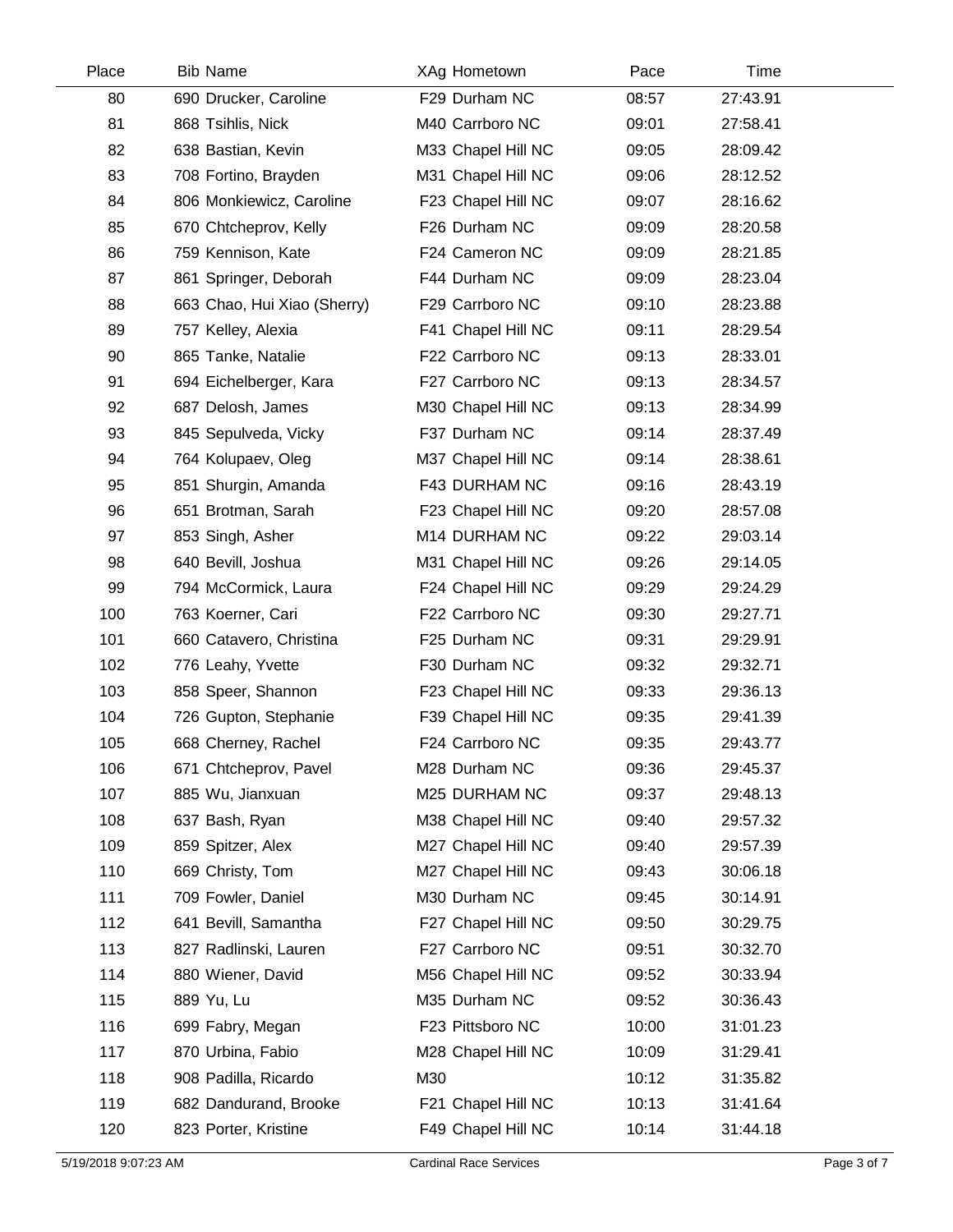| Place | <b>Bib Name</b>                | XAg Hometown           | Pace  | Time     |  |
|-------|--------------------------------|------------------------|-------|----------|--|
| 121   | 834 Roberts, Allyson           | F24 Carrboro NC        | 10:18 | 31:56.65 |  |
| 122   | 650 Brnich, Sarah              | F28 Carrboro NC        | 10:19 | 31:57.49 |  |
| 123   | 785 Luedeman, Andrew           | M24 Pittsboro NC       | 10:23 | 32:10.91 |  |
| 124   | 730 Hahne, Chris               | M27 Durham NC          | 10:24 | 32:15.81 |  |
| 125   | 653 Bryan, Alex                | M31 Chicago IL         | 10:25 | 32:18.39 |  |
| 126   | 779 Leis, Christine            | F53 Beaufort SC        | 10:29 | 32:28.94 |  |
| 127   | 882 Witsil, Tucker             | M28 Chapel Hill NC     | 10:30 | 32:31.48 |  |
| 128   | 760 Key, Mary                  | F31 Chapel Hill NC     | 10:30 | 32:32.24 |  |
| 129   | 800 Meszaros, Mark             | M59 Hillsborough NC    | 10:30 | 32:33.02 |  |
| 130   | 838 Ruben, Elizabeth           | F54 DURHAM NC          | 10:30 | 32:34.46 |  |
| 131   | 911 Burk, Robin                | F31                    | 10:31 | 32:34.96 |  |
| 132   | 756 Keisel, John               | M32 Durham NC          | 10:33 | 32:43.17 |  |
| 133   | 702 Ferguson Patterson, Milagr | F25 Wilmington NC      | 10:35 | 32:47.09 |  |
| 134   | 749 Ingram, Dave               | M42 Chapel Hill NC     | 10:36 | 32:51.92 |  |
| 135   | 689 dotters-katz, sarah        | F34 Chapel Hill NC     | 10:36 | 32:52.80 |  |
| 136   | 789 Marks, Sarah               | F30 Chapel Hill NC     | 10:40 | 33:04.92 |  |
| 137   | 890 Zhang, Shu Zhang           | F27 Chapel Hill NC     | 10:41 | 33:05.76 |  |
| 138   | 793 Mays, Alfred               | M51 Apex NC            | 10:42 | 33:08.79 |  |
| 139   | 661 Cattell, Liam              | M27 Charlottesville VA | 10:50 | 33:34.98 |  |
| 140   | 896 Zengerle, Jason            | M44 Chapel Hill NC     | 10:52 | 33:40.96 |  |
| 141   | 700 Farel, Lily                | F38 Chapel Hill NC     | 10:52 | 33:41.23 |  |
| 142   | 673 Cleveland, Abigail         | F22 Carrboro NC        | 10:53 | 33:43.04 |  |
| 143   | 895 Zengerle, Georgia          | F7 Chapel Hill NC      | 10:53 | 33:43.28 |  |
| 144   | 688 Doster, Cassie             | F23 Carrboro NC        | 10:53 | 33:44.87 |  |
| 145   | 692 Durham, Phillip            | M31 Broadway NC        | 10:56 | 33:53.94 |  |
| 146   | 691 Durham, Melinda            | F33 Broadway NC        | 10:56 | 33:54.30 |  |
| 147   | 818 Perfect, Chelsea           | F28 Durham NC          | 10:57 | 33:55.63 |  |
| 148   | 781 Lewis, Kristen             | F33 Chapel Hill NC     | 10:57 | 33:57.34 |  |
| 149   | 646 Braceros, Keean            | M25 Chapel Hill NC     | 10:59 | 34:04.17 |  |
| 150   | 634 Barr, Sarah                | F25 Chapel Hill NC     | 11:00 | 34:05.10 |  |
| 151   | 748 Hwang, Bin-Jin             | M33 Chapel Hill NC     | 11:00 | 34:06.82 |  |
| 152   | 784 Lopez, Lacey               | F23 Chapel Hill NC     | 11:01 | 34:09.21 |  |
| 153   | 907 Peters, Jonathan           | M32                    | 11:05 | 34:21.19 |  |
| 154   | 820 Peters, Erica              | F30 Durham NC          | 11:05 | 34:21.78 |  |
| 155   | 797 Mcintosh, Julie            | F25 Chapel Hill NC     | 11:09 | 34:33.46 |  |
| 156   | 782 Limas, Juanita             | F18 Chapel Hill NC     | 11:13 | 34:45.23 |  |
| 157   | 698 Escobar, Yael-Natalie      | F25 Chapel Hill NC     | 11:13 | 34:45.46 |  |
| 158   | 777 Lebonville, Christina      | F33 Chapel Hill NC     | 11:13 | 34:46.20 |  |
| 159   | 745 Huang, Rennica             | F17 Chapel Hill NC     | 11:13 | 34:47.14 |  |
| 160   | 704 Finkle, Lily               | F9 Durham NC           | 11:14 | 34:48.07 |  |
| 161   | 839 Salemson, James            | M12 Chapel Hill NC     | 11:15 | 34:51.61 |  |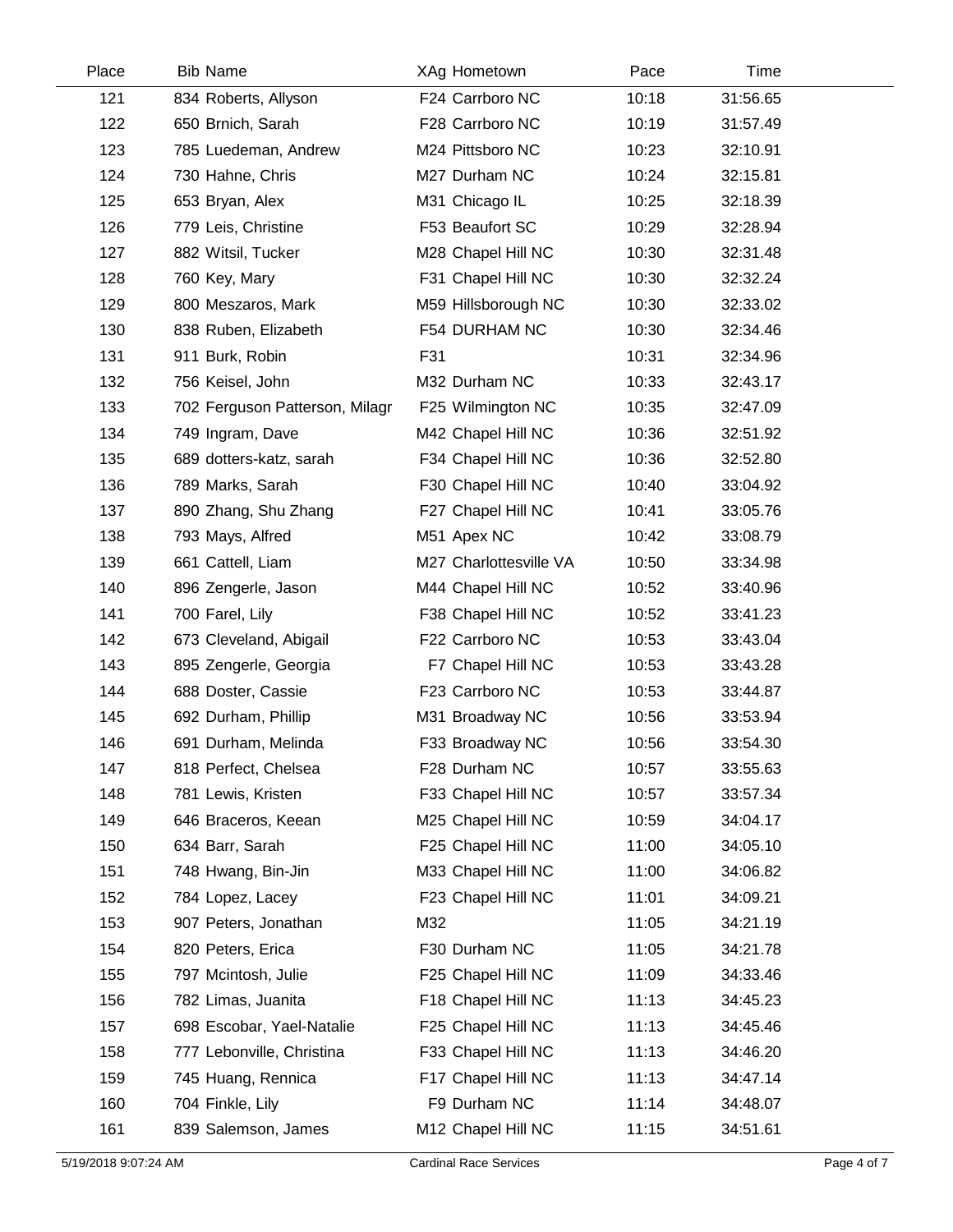| Place | <b>Bib Name</b>          | XAg Hometown         | Pace  | Time     |  |
|-------|--------------------------|----------------------|-------|----------|--|
| 162   | 840 Salemson, Jeremy     | M49 Chapel Hill NC   | 11:15 | 34:52.96 |  |
| 163   | 841 Salemson, Kate       | F14 Chapel Hill NC   | 11:15 | 34:53.01 |  |
| 164   | 842 Sansing, Robin       | F47 Chapel Hill NC   | 11:17 | 34:58.12 |  |
| 165   | 766 Kramer, Rob          | M48 Chapel Hill NC   | 11:17 | 34:58.51 |  |
| 166   | 787 Manner, Carl         | M29 Carrboro NC      | 11:17 | 34:59.41 |  |
| 167   | 761 Kim, Susan           | F26 RALEIGH NC       | 11:19 | 35:05.98 |  |
| 168   | 707 Foreman, Noah        | M36 Pittsboro NC     | 11:35 | 35:53.65 |  |
| 169   | 666 Chavez, Emily        | F37 Durham NC        | 11:36 | 35:56.32 |  |
| 170   | 675 Cole, Yasemin        | F24 Chapel Hill NC   | 11:38 | 36:02.94 |  |
| 171   | 909 Swanstrom, Ronald    | M67                  | 11:38 | 36:04.19 |  |
| 172   | 678 Coryell, Philip      | M33 Durham NC        | 11:50 | 36:41.21 |  |
| 173   | 822 Poovey, Cere         | F21 Chapel Hill NC   | 11:50 | 36:41.65 |  |
| 174   | 788 Manner, Cheryl       | F33 Carrboro NC      | 11:52 | 36:46.39 |  |
| 175   | 884 Woodward, Kyle       | M33 Chapel Hill NC   | 11:54 | 36:53.45 |  |
| 176   | 706 Foreman, Kate        | F33 Pittsboro NC     | 11:55 | 36:56.45 |  |
| 177   | 898 Linda, Varblow       | F63                  | 12:00 | 37:12.97 |  |
| 178   | 629 Armstrong, Elka      | F48 Holly Springs NC | 12:02 | 37:17.61 |  |
| 179   | 762 Kline, Amber         | F24 Chapel Hill NC   | 12:03 | 37:21.94 |  |
| 180   | 814 Ocasio, Jennifer     | F26 Carrboro NC      | 12:03 | 37:22.60 |  |
| 181   | 872 Vargas-Muniz, Jose   | M28 DURHAM NC        | 12:09 | 37:39.34 |  |
| 182   | 695 Eily, Ariana         | F28 DURHAM NC        | 12:09 | 37:39.88 |  |
| 183   | 873 Vemula, Srilatha     | F30 Morrisville NC   | 12:11 | 37:46.14 |  |
| 184   | 805 monie, anita         | F40 Cary NC          | 12:12 | 37:48.05 |  |
| 185   | 721 Green, Emily         | F14 Durham NC        | 12:12 | 37:49.75 |  |
| 186   | 860 Spracklen, Cassandra | F31 Chapel Hill NC   | 12:18 | 38:07.58 |  |
| 187   | 743 Hsiao, Joe           | M38 Chapel Hill NC   | 12:23 | 38:23.32 |  |
| 188   | 832 Reyes, Estefany      | F28 Mebane NC        | 12:25 | 38:28.96 |  |
| 189   | 775 Leahy, Peter         | M32 Durham NC        | 12:27 | 38:36.84 |  |
| 190   | 734 Hanemann, Spence     | M40 Chapel Hill NC   | 12:33 | 38:53.78 |  |
| 191   | 733 Hanemann, Gertrude   | F5 Chapel Hill NC    | 12:33 | 38:54.80 |  |
| 192   | 810 Murrah, Valerie      | F66 Chapel Hill NC   | 12:46 | 39:34.19 |  |
| 193   | 717 Gordon, Carrie-Ann   | F32 Chapel Hill NC   | 12:48 | 39:40.67 |  |
| 194   | 729 Hageman, Kendall     | F45 Apex NC          | 12:48 | 39:41.26 |  |
| 195   | 866 Thomas, Alexander    | M23 Matthews NC      | 12:53 | 39:56.50 |  |
| 196   | 735 Hanson, Kalene       | F24 Cary NC          | 12:53 | 39:56.97 |  |
| 197   | 736 Hanson, Leah         | F15 Cary NC          | 12:53 | 39:57.53 |  |
| 198   | 881 Wilkinson, Alec      | M24 Carrboro NC      | 12:58 | 40:10.78 |  |
| 199   | 821 Plooster, Melissa    | F26 Carrboro NC      | 13:04 | 40:30.60 |  |
| 200   | 874 Wallace, Katherine   | F52 Durham NC        | 13:08 | 40:41.46 |  |
| 201   | 639 Beam, Jenna          | F23 Carrboro NC      | 13:10 | 40:48.07 |  |
| 202   | 867 Tibbs, Taylor        | F23 Carrboro NC      | 13:10 | 40:48.57 |  |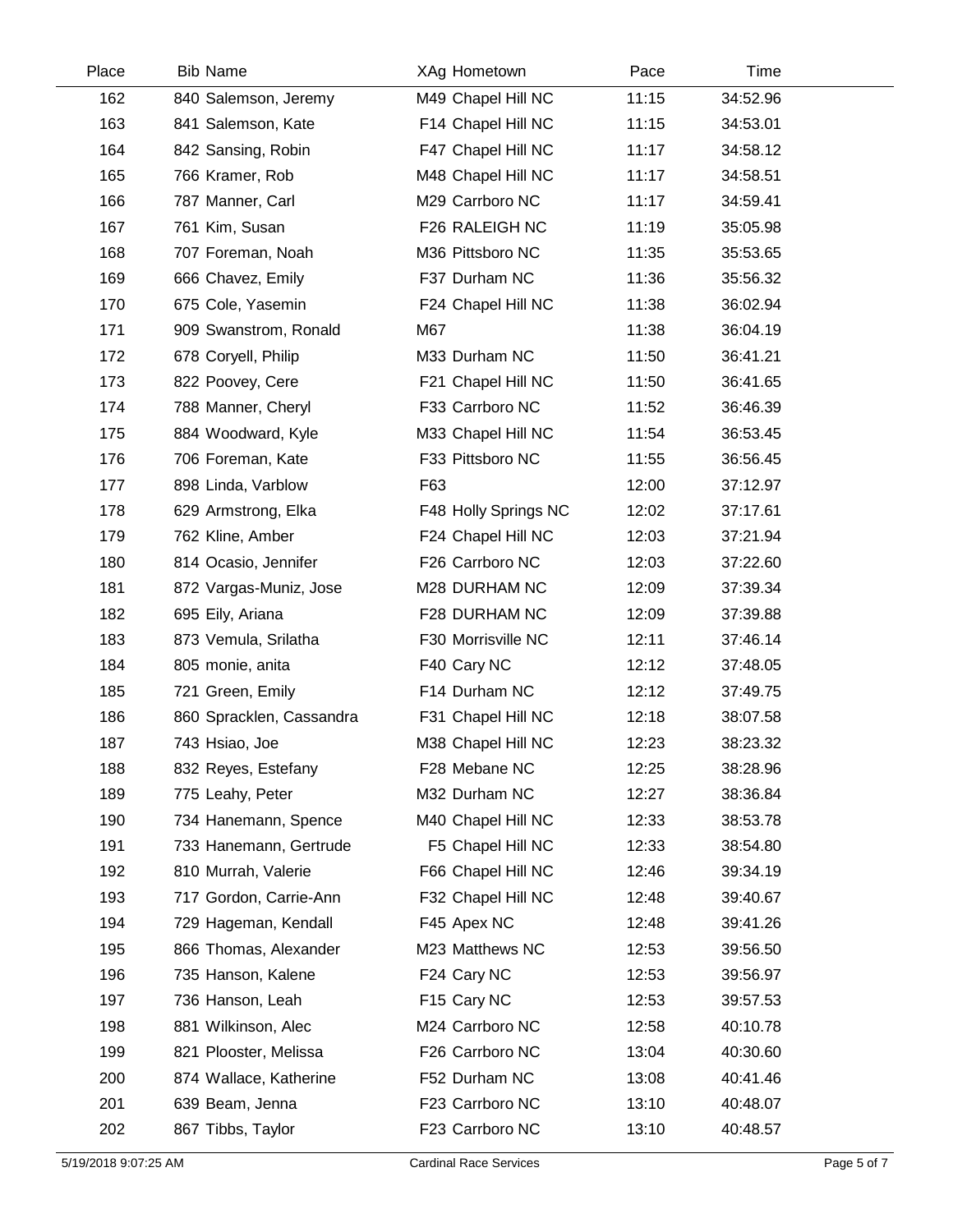| Place | <b>Bib Name</b>             | XAg Hometown       | Pace  | Time        |  |
|-------|-----------------------------|--------------------|-------|-------------|--|
| 203   | 799 Menon, Shalini          | F36 Carrboro NC    | 13:18 | 41:14.30    |  |
| 204   | 780 Leon, Ernesto           | M25 Carrboro NC    | 13:27 | 41:40.80    |  |
| 205   | 900 Neira, Sofia            | F <sub>24</sub>    | 13:27 | 41:41.66    |  |
| 206   | 731 Hakimi, Shabnam         | F34 Chapel Hill NC | 13:30 | 41:50.21    |  |
| 207   | 850 Shelton, Abby           | F24 Carrboro NC    | 13:33 | 41:59.08    |  |
| 208   | 848 Sey, Nancy              | F23 Carrboro NC    | 13:40 | 42:23.02    |  |
| 209   | 645 Boyer, Nick             | M29 Chapel Hill NC | 13:41 | 42:23.64    |  |
| 210   | 807 Morgan, Tia             | F28 Durham NC      | 13:41 | 42:23.67    |  |
| 211   | 720 Green, Becky            | F50 Durham NC      | 13:57 | 43:16.02    |  |
| 212   | 906 Richards, Carter        | M69                | 14:05 | 43:39.83    |  |
| 213   | 852 Sidders, Ashelyn        | F24 Chapel Hill NC | 14:13 | 44:04.75    |  |
| 214   | 786 Maldonado, Natalia      | F24 Carrboro NC    | 14:14 | 44:07.66    |  |
| 215   | 831 Revere, Malcolm         | M27 Cary NC        | 14:49 | 45:56.80    |  |
| 216   | 856 Smithberger, Erin       | F30 Carrboro NC    | 15:12 | 47:07.30    |  |
| 217   | 697 Enders, Johna           | F51 Chapel Hill NC | 15:20 | 47:32.50    |  |
| 218   | 802 Milko, Laura            | F45 Chapel Hill NC | 15:28 | 47:56.12    |  |
| 219   | 796 McElligott, Zoe         | F37 Durham NC      | 15:32 | 48:09.16    |  |
| 220   | 897 Kash, Tom               | M40                | 15:42 | 48:39.74    |  |
| 221   | 844 Schmidt, Karl           | M32 Chapel Hill NC | 15:54 | 49:17.34    |  |
| 222   | 912 Kash, Georgia           | F <sub>6</sub>     | 15:57 | 49:25.95    |  |
| 223   | 843 Schmidt, Allison        | F30 Chapel Hill NC | 16:00 | 49:37.16    |  |
| 224   | 737 Harrington, Gwynneth    | F53 Pittsboro NC   | 16:13 | 50:15.88    |  |
| 225   | 648 Brandt Hilliard, Alicia | F34 Durham NC      | 16:24 | 50:50.76    |  |
| 226   | 628 Armstrong, Abigail      | F23 Tarboro NC     | 16:51 | 52:13.86    |  |
| 227   | 631 Armstrong, Wendy        | F53 Tarboro NC     | 16:51 | 52:15.47    |  |
| 228   | 725 Gunn, Kathryn           | F30 Chapel Hill NC | 16:59 | 52:40.26    |  |
| 229   | 886 Wu, Ming Jing           | F55 Chapel Hill NC | 17:00 | 52:41.81    |  |
| 230   | 792 Matson, Jacob           | M27 Carrboro NC    | 17:06 | 53:00.53    |  |
| 231   | 846 Seston, Megan           | F29 Chapel Hill NC | 17:06 | 53:00.94    |  |
| 232   | 627 Andersen, Elizabeth     | F31 Durham NC      | 17:12 | 53:19.82    |  |
| 233   | 644 Bowers, Savannah        | F23 Chapel Hill NC | 17:13 | 53:20.77    |  |
| 234   | 765 Kozik, Rachel           | F29 Carrboro NC    | 17:14 | 53:24.18    |  |
| 235   | 869 Ung, Randall            | M29 Chapel Hill NC | 18:31 | 57:23.82    |  |
| 236   | 815 Ok, Meryem              | F25 Chapel Hill NC | 18:31 | 57:24.35    |  |
| 237   | 804 Molloy, Caitlyn         | F25 Carrboro NC    | 18:32 | 57:26.73    |  |
| 238   | 711 Genito, Christopher     | M26 Carrboro NC    | 18:33 | 57:31.73    |  |
| 239   | 754 Kedziora, Kasia         | F33 Carrboro NC    | 18:34 | 57:33.73    |  |
| 240   | 829 Redick, Maggie          | F23 DURHAM NC      | 18:34 | 57:34.81    |  |
| 241   | 755 Keisel, Aubrey          | F31 Durham NC      | 20:40 | 01:04:03.81 |  |
| 242   | 655 Cannon, Brooke          | F56 Durham NC      | 20:40 | 01:04:03.85 |  |
| 243   | 657 Cannon, John            | M54 Durham NC      | 20:40 | 01:04:05.29 |  |